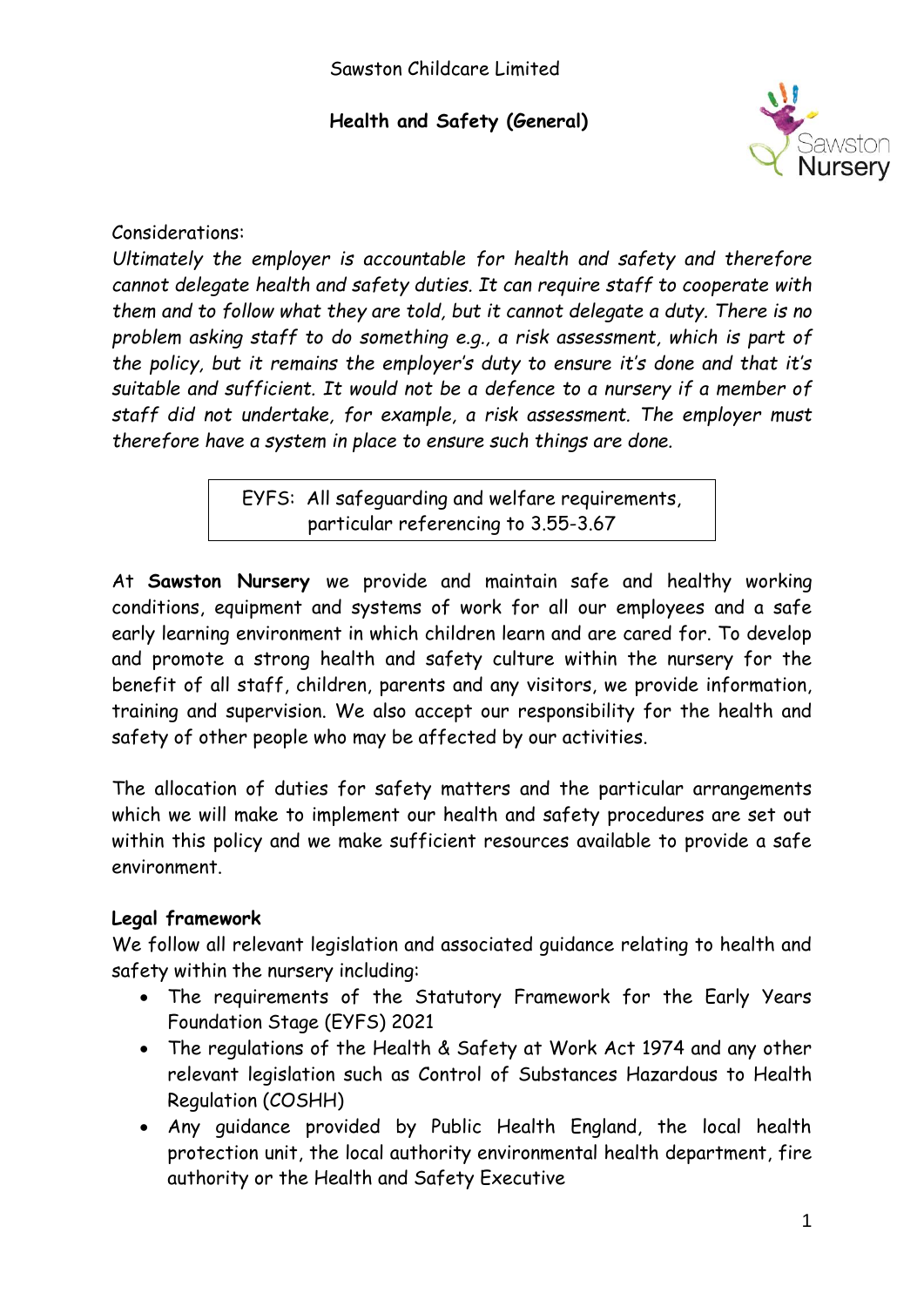#### **Aims and objectives**

The aim of this policy statement is to ensure that all reasonably practical steps are taken to ensure the health, safety and welfare of all persons using the premises.

To achieve this we will actively work towards the following objectives:

- Establish and maintain a safe and healthy environment throughout the nursery including outdoor spaces
- Establish and maintain safe working practices amongst staff and children
- Make arrangements for ensuring safety and the minimising of risks to health in connection with the use, handling, storage and transport of hazardous articles and substances
- Ensure the provision of sufficient information, instruction and supervision to enable all people working in or using the nursery to avoid hazards and contribute positively to their own health and safety and to ensure that staff have access to regular health and safety training
- Maintain a healthy and safe nursery with safe entry and exit routes
- Formulate effective procedures for use in case of fire and other emergencies and for evacuating the nursery premises. Practice this procedure on a regular basis to enable the safe and speedy evacuation of the nursery
- Maintain a safe working environment for pregnant workers or for workers who have recently given birth, including undertaking appropriate risk assessments
- Maintain a safe environment for those with special educational needs and disabilities and ensure all areas of the nursery are accessible (wherever practicable)
- Provide a safe environment for students or trainees to learn in
- Encourage all staff, visitors and parents to report any unsafe working practices or areas to ensure immediate response by the management.

We believe the risks in the nursery environment are low. To maintain the maximum protection for children, staff and parents the nursery:

- Ensures all entrances and exits from the building, including fire exits are clearly identifiable, free from obstruction and easily opened from the inside
- Regularly check the premises room by room for structural defects, worn fixtures and fittings or electrical equipment and take the necessary remedial action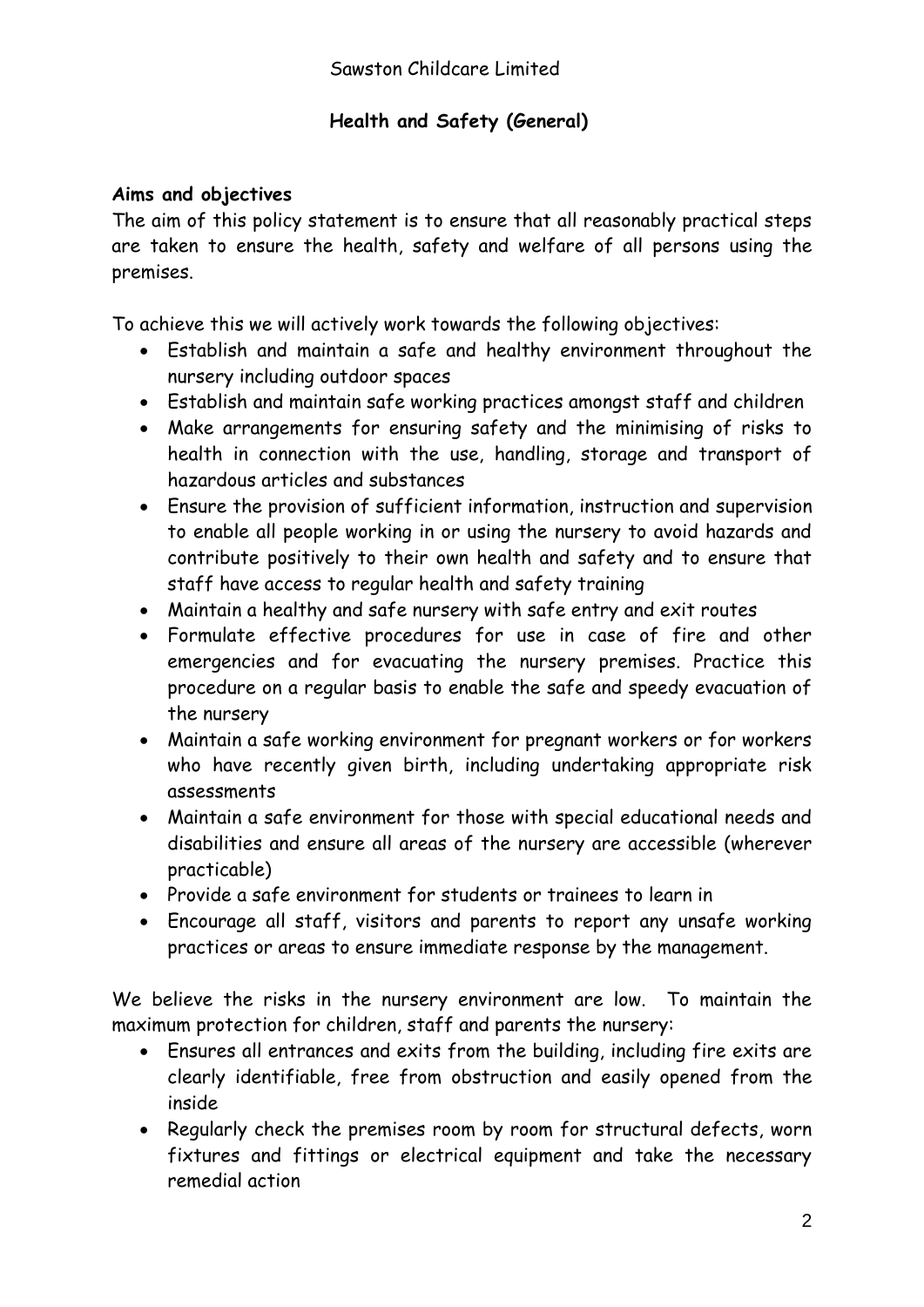- Ensures that all staff, visitors, parents and children are aware of the fire procedures and regular fire drills are carried out
- Has the appropriate fire detection and control equipment which is checked regularly to make sure it is in working order
- Ensures that all members of staff are aware of the procedure to follow in case of accidents for staff, visitors and children
- Ensures that all members of staff take all reasonable action to control the spread of infectious diseases and wear protective gloves and clothing where appropriate
- Ensures there are suitable hygienic changing facilities (see infection control policy)
- Prohibits smoking/vaping on the nursery premises
- Prohibits any contractor from working on the premises without prior discussion with the officer in charge
- Encourages children to manage risks safely and prohibits running inside the premises unless in designated areas
- Risk assesses all electrical sockets and take appropriate measures to reduce risks where necessary and ensure no trailing wires are left around the nursery
- Ensures all cleaning materials are placed out of the reach of children and kept in their original containers
- Ensures staff wear protective clothing when cooking or serving food
- Prohibits certain foods that may relate to children's allergies, e.g., nuts are not allowed in the nursery
- Follows the EU Food Information for Food Consumers Regulations (EU FICby identifying the 14 allergens listed by EU Law that we use as ingredients in any of the dishes we provide to children and ensure that all parents are informed
- Follows the allergies and allergic reactions policy for children who have allergies or have a reaction at the nursery
- Ensures risk assessments are undertaken on the storage and preparation of food produce within the nursery
- Familiarises all staff and visitors with the position of the first aid boxes and ensure all know who the appointed first aiders are
- Provides appropriately stocked first aid boxes and check their contents regularly
- Ensures children are supervised at all times
- Takes all reasonable steps to prevent unauthorised persons entering the premises and have an agreed procedure for checking the identity of visitors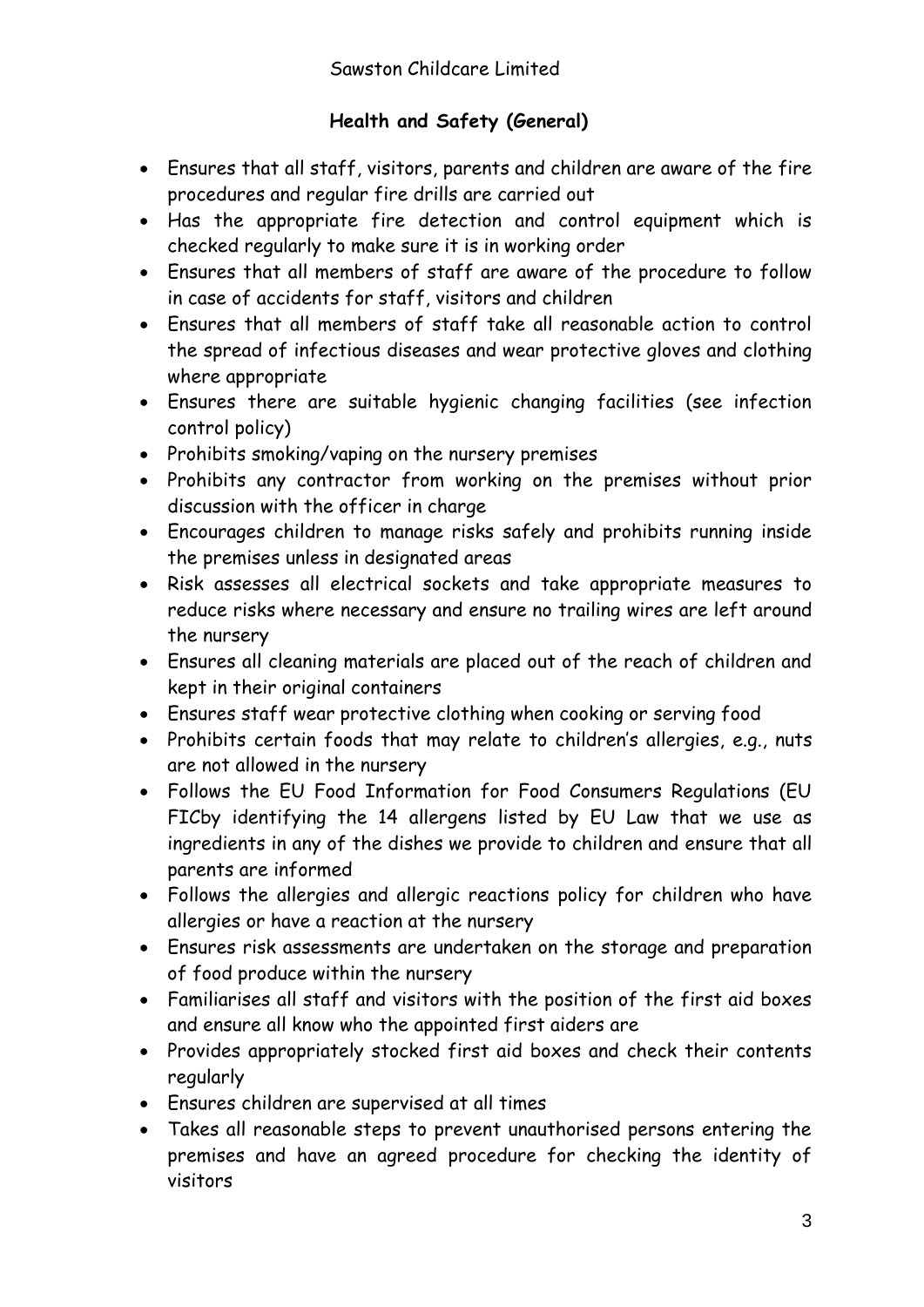- Ensures no student or volunteer is left unsupervised at any time
- Ensures staff paediatric first aid certificates are recorded and available upon request.

The designated Health and Safety Officer in the nursery is **Shani and Tina**

The employer has overall and final responsibility for this policy being carried out at:

#### **Sawston Nursery.**

All employees have the responsibility to cooperate with senior staff and the manager to achieve a healthy and safe nursery and to take reasonable care of themselves and others. Neglect of health and safety regulations/duties will be regarded as a disciplinary matter (see separate policy on disciplinary procedures).

Whenever a member of staff notices a health or safety issue or problem which they are not able to rectify, they must immediately report it to the appropriate person named above. Parents and visitors are requested to report any concerns they may have to the senior member of staff in the area/deputy manager/manager.

Daily contact, monthly staff meetings and health and safety meetings provide consultation between management and employees. These include health and safety matters.

### **Health and safety training**

Person responsible for monitoring staff training is **Shani and Tina.**

Health and safety is covered in all induction training for new staff.

At present at least one member of staff on the premises and available at times when children are present MUST hold a full paediatric first aid (PFA) certificate in the nursery and must accompany children on outings. The certificate must be for a full course consistent with the criteria set out in Annex A of the EYFS, 2021. This must be renewed every three years and the emergency PFA course is taken face to face. All staff at Sawston Nursery attend PFA training.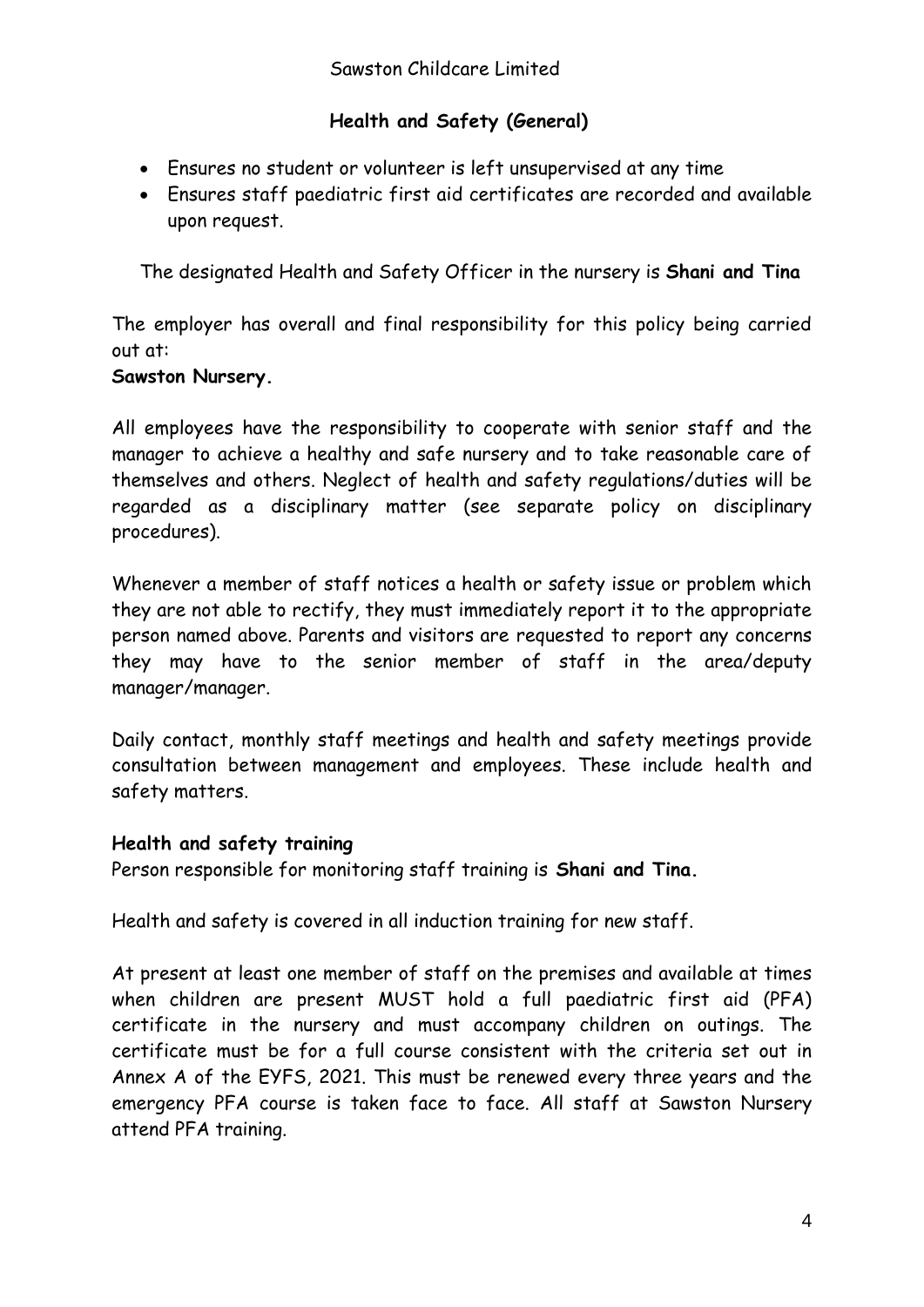In addition to this, all newly qualified entrants to the early years workforce who have completed a level 2 and/or level 3 qualification on or after 30 June 2016, must also have either a full PFA or an emergency PFA certificate within three months of starting work in order to be included in the required staff: child ratios at level 2 or level 3 in an early years setting

At nursery, we take in to account the number of children, staff, layout of premises to ensure that a paediatric first aider is able to respond to emergencies quickly.

#### **Health and safety arrangements**

- All staff are responsible for general health and safety in the nursery
- Risk assessments will be conducted on all areas of the nursery, including rooms, activities, outdoor areas, resources, cleaning equipment, legionella and lone working
- These are reviewed at regular intervals and when arrangements change
- All outings away from the nursery (however short) will include a prior risk assessment – more details are included in our outings policy
- All equipment, rooms and outdoor areas are checked thoroughly by staff before children access them or the area. These checks are recorded and initialled by the staff responsible. Unsafe areas are made safe where possible, or the area is not used to promote the safety of children. In these cases, the manager will be notified immediately
- We provide appropriate facilities for all children, staff, parents and visitors to receive a warm welcome and provide for their basic care needs, e.g., easy to access toilet area and fresh drinking water
- We adhere to the Control of Substances Hazardous to Health Regulation (COSHH) to ensure all children, staff, parents and visitors are safe in relation to any chemicals we may use on the premises
- We identify and assess any water sources at risk of legionella<sup>1</sup>, and manage these risks including avoiding stagnant water
- All staff and students receive appropriate training in all areas of health and safety which includes risk assessments, manual handling, fire safety and emergency evacuation procedures. We may also use benefit risk assessments for particular activities and resources for children
- We have a clear accident and first aid policy to follow in the case of any person in the nursery suffering injury from an accident or incident